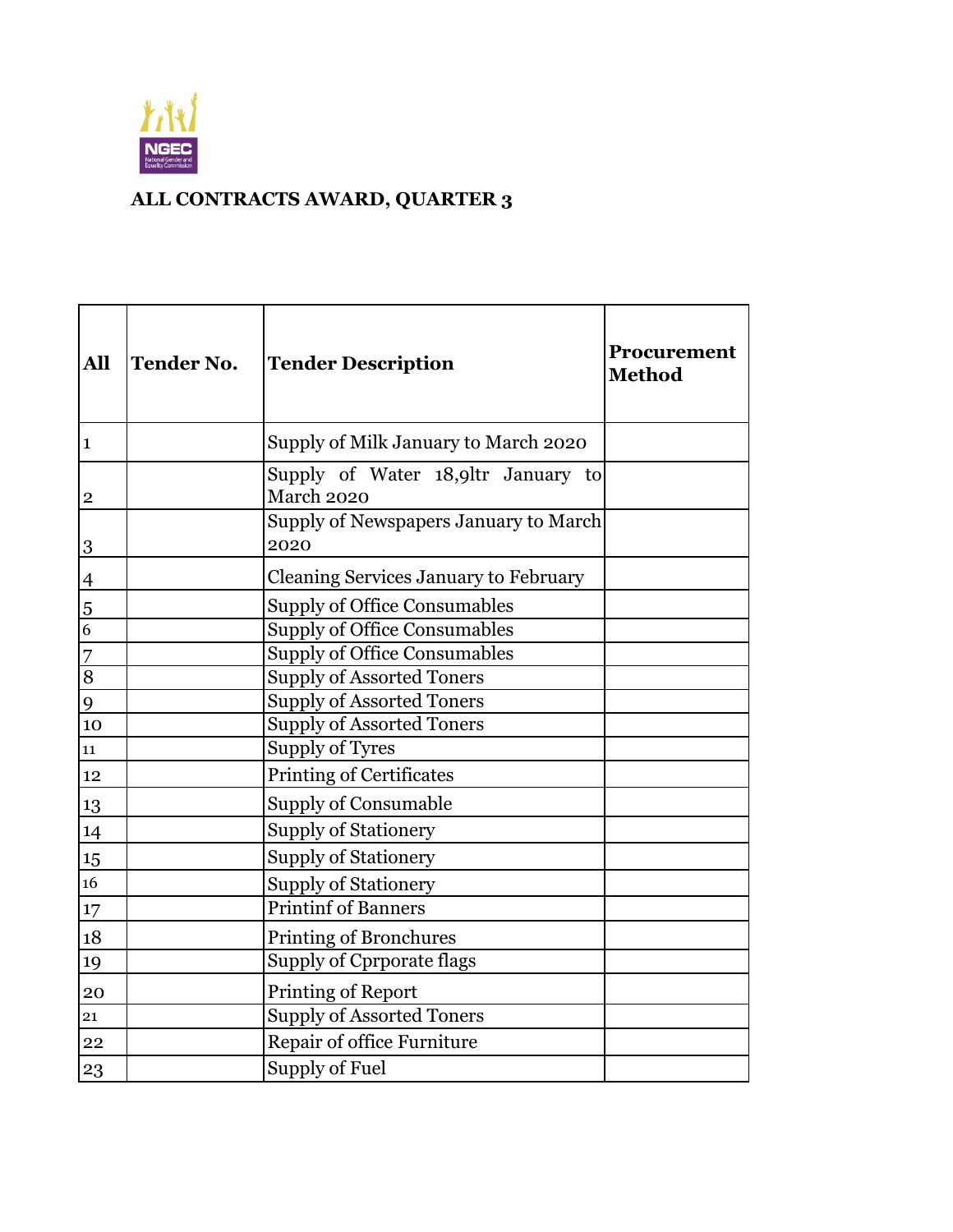| 24 | Provision of conference in naivasha<br>green energy trainingfor 94 Pax |  |
|----|------------------------------------------------------------------------|--|
| 25 | Provision of Car Hire services to<br>Naivasha green Energy training    |  |
| 26 | <b>Cleaning, Sanitary and Fumigation</b><br>Services, March            |  |

**Prepared By: Name……………………………………………….Designation…..………………………………….Signature……………….**

**Date of Report: ……………………………………………………**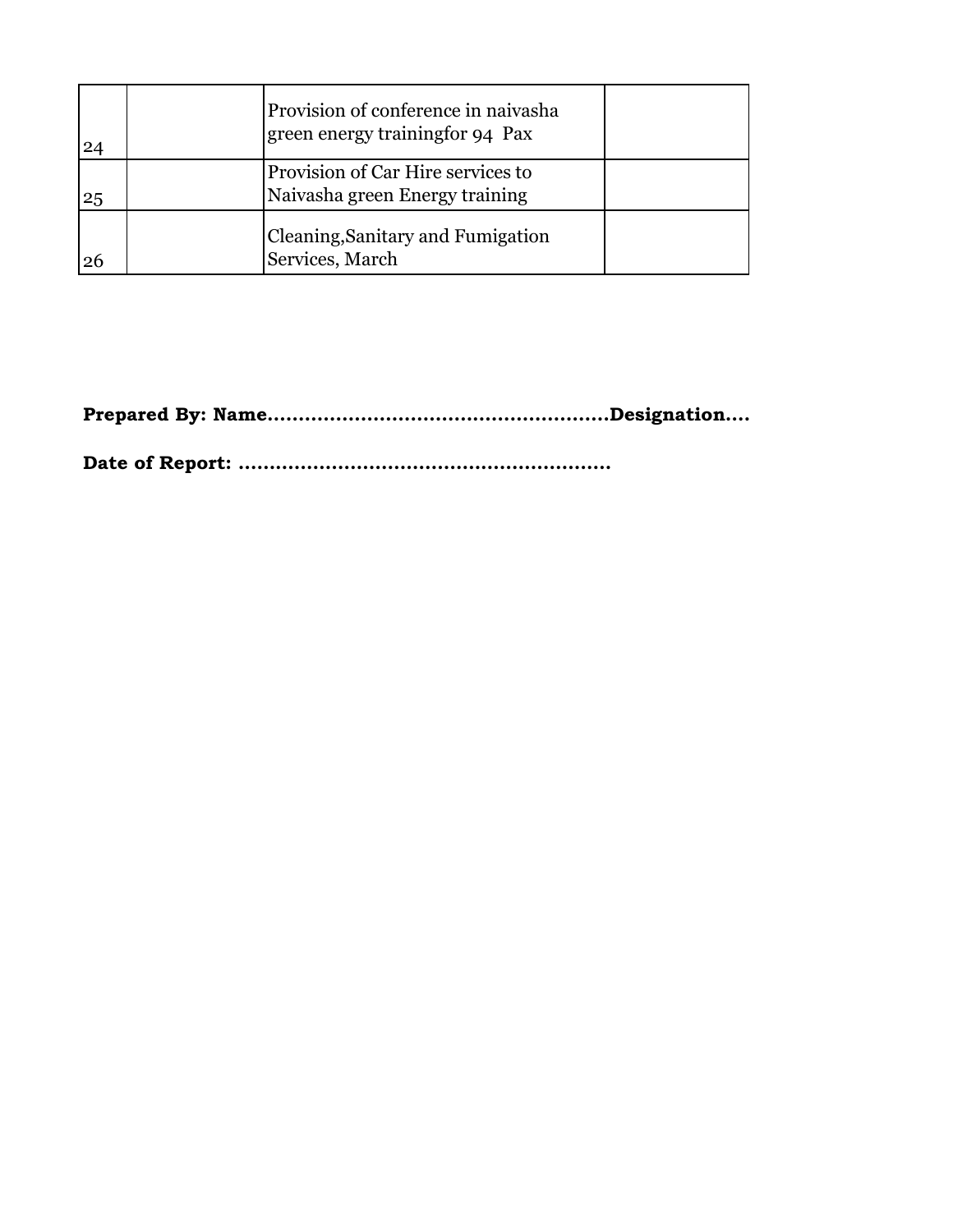| <b>Tender</b><br>opening date | <b>Evaluation Tender</b><br>Completion Award | Date of<br>notification<br>of award | Date of<br>contra<br>ct<br>signat<br>ure | Contract No. |
|-------------------------------|----------------------------------------------|-------------------------------------|------------------------------------------|--------------|
|                               |                                              |                                     |                                          |              |
|                               |                                              |                                     |                                          |              |
|                               |                                              |                                     |                                          |              |
|                               |                                              |                                     |                                          |              |
|                               |                                              |                                     |                                          |              |
|                               |                                              |                                     |                                          |              |
|                               |                                              |                                     |                                          |              |
|                               |                                              |                                     |                                          |              |
|                               |                                              |                                     |                                          |              |
|                               |                                              |                                     |                                          |              |
|                               |                                              |                                     |                                          |              |
|                               |                                              |                                     |                                          |              |
|                               |                                              |                                     |                                          |              |
|                               |                                              |                                     |                                          |              |
|                               |                                              |                                     |                                          |              |
|                               |                                              |                                     |                                          |              |
|                               |                                              |                                     |                                          |              |
|                               |                                              |                                     |                                          |              |
|                               |                                              |                                     |                                          |              |
|                               |                                              |                                     |                                          |              |
|                               |                                              |                                     |                                          |              |
|                               |                                              |                                     |                                          |              |
|                               |                                              |                                     |                                          |              |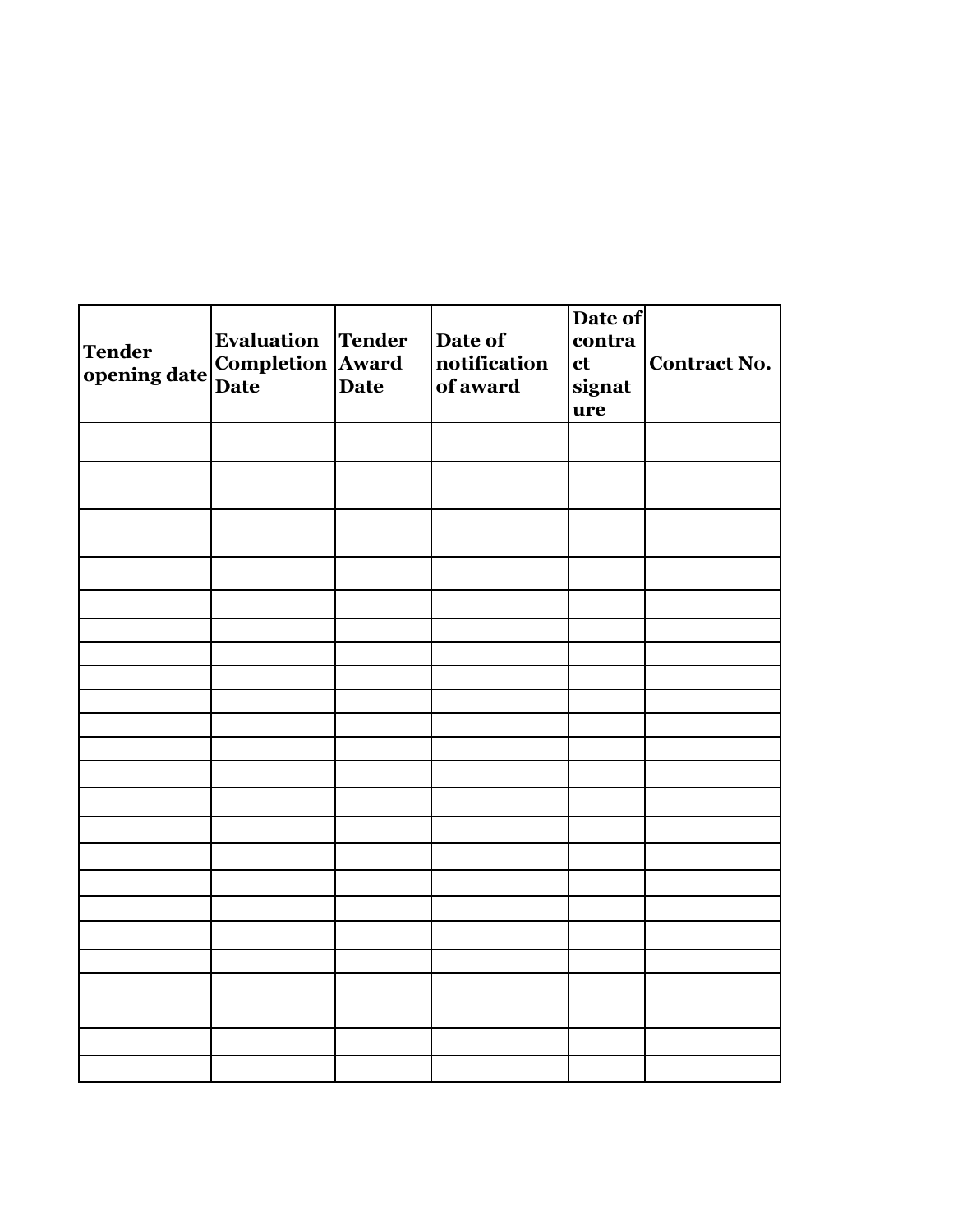**Prepared By: Name……………………………………………….Designation…..………………………………….Signature……………….**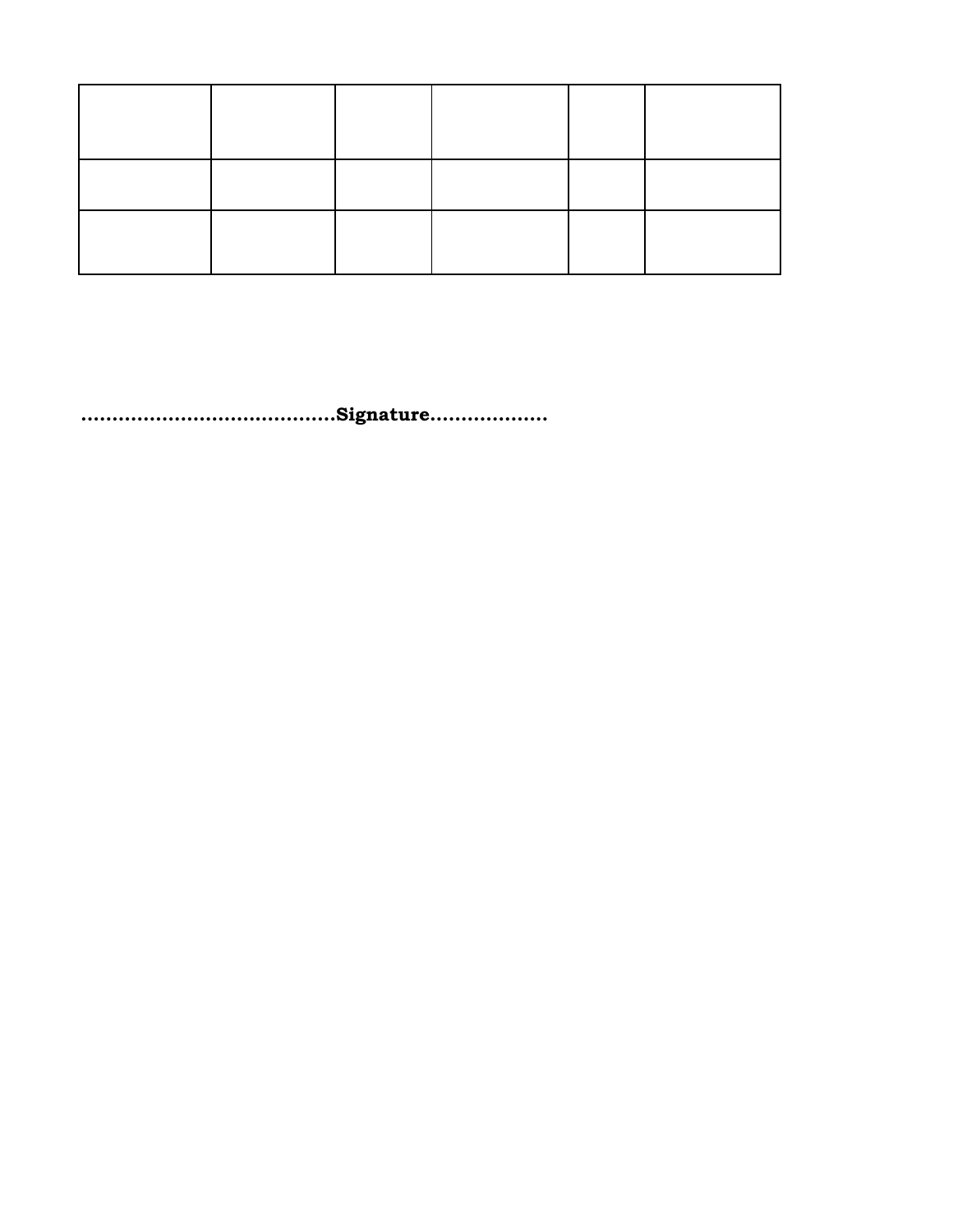| Contract<br>description | <b>Business Name of</b><br>contractor/suppli<br>er | Date of<br>comm<br>encem<br>ent/sig<br>ning | <b>UUILITA</b><br><b>ct</b><br>Compl<br>etion<br>date/e<br><u>vnimz</u> | Contract<br>price/value | <b>Status</b> |
|-------------------------|----------------------------------------------------|---------------------------------------------|-------------------------------------------------------------------------|-------------------------|---------------|
|                         | Naakimar                                           |                                             |                                                                         | 198,975.00              |               |
|                         | Enterprises<br>University of Nairobi               |                                             |                                                                         | 97,440.00               |               |
|                         | Koba waters                                        |                                             |                                                                         | 90,000.00               |               |
|                         | Jayvanne<br>Investiments                           |                                             |                                                                         | 390,000.00              |               |
|                         | <b>Clique Solutions</b>                            |                                             |                                                                         | 61,212.00               |               |
|                         | Spacewide Africa                                   |                                             |                                                                         | 75,470.00               |               |
|                         | Rochan Services                                    |                                             |                                                                         | 8,075.00                |               |
|                         | <b>Seven Live Enterprises</b>                      |                                             |                                                                         | 147,500.00              |               |
|                         | <b>Vision Hope Agencies</b>                        |                                             |                                                                         | 84,490.00               |               |
|                         | <b>Jesseps Enterprises</b>                         |                                             |                                                                         | 18,000.00               |               |
|                         | <b>Wesa Ventures</b>                               |                                             |                                                                         | 216,000.00              |               |
|                         | <b>Brauna Enterprises</b>                          |                                             |                                                                         | 6,240.00                |               |
|                         | Eswaki Ventures                                    |                                             |                                                                         | 59,000.00               |               |
|                         | <b>Wesa Ventures</b>                               |                                             |                                                                         | 47,248.00               |               |
|                         | <b>Ankas Distributors</b>                          |                                             |                                                                         | 168,000.00              |               |
|                         | Eswaki Ventures                                    |                                             |                                                                         | 20,000.00               |               |
|                         | Emmola Trading<br>WISEPTO OITICE                   |                                             |                                                                         | 69,000.00               |               |
|                         | Solution                                           |                                             |                                                                         | 17,500.00               |               |
|                         | Concept Group                                      |                                             |                                                                         | 12,300.00               |               |
|                         | <b>Blefadin Company</b>                            |                                             |                                                                         | 148,500.00              |               |
|                         | <b>Wisepro Office Solution</b>                     |                                             |                                                                         | 258,500.00              |               |
|                         | <b>Beam Constructions</b>                          |                                             |                                                                         | 90,132.00               |               |
|                         | National Oil                                       |                                             |                                                                         | 550,000.00              |               |